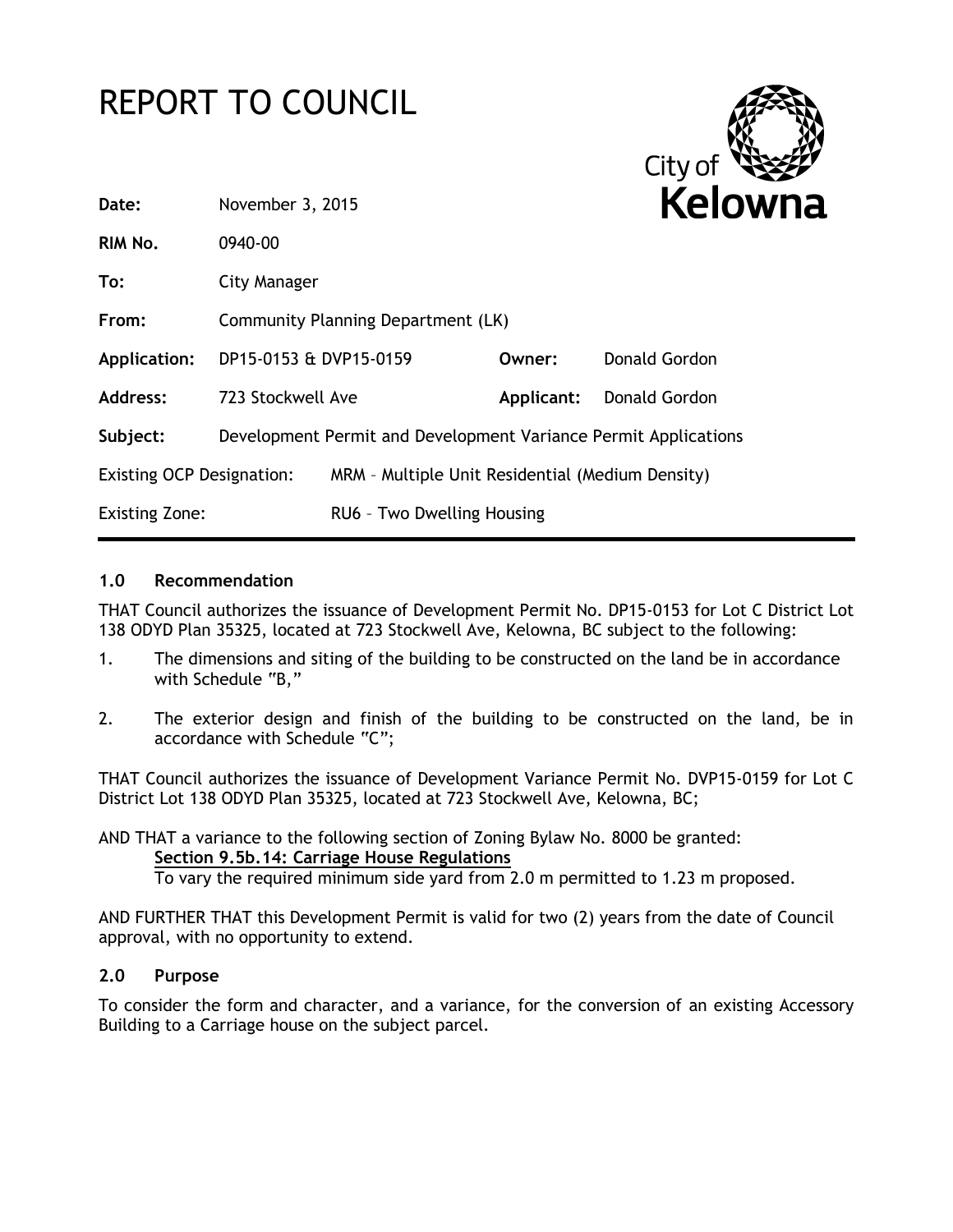# **3.0 Community Planning**

Community Planning Staff supports the side yard setback variance to allow the conversion of an existing accessory building to a Carriage House. The form and character of the Carriage House fits within the local context and the building meets all other zoning regulations.

The subject parcel is within the Permanent Growth Boundary and has a Future Land Use designation of MRM - Multiple Unit Residential (Medium Density).The Official Community Plan (OCP) supports the densification of neighbourhoods through appropriate infill development and utilization of existing infrastructure.

In fulfillment of Council Policy No. 367 regarding public consultation, the applicant undertook neighbor consultation by contacting each in person and providing proposal application packages.

# **4.0 Proposal**

#### 4.1 Background

In 2014, the home owner applied for Building Permit #48308 to allow for an addition of a single car garage, workshop and a loft to an existing single car garage, which was constructed with a building permit in 1986. Since that time, the addition was converted to a Carriage House without City approval. Due to Bylaw enforcement, the home owner has decommissioned the suite within the existing dwelling and is also pursuing the proper approvals to ensure the Carriage House conforms to the City of Kelowna's zoning and building code requirements. Though Staff does not encourage development that follows this route, the parcel can easily accommodate the conversion to a Carriage House with one minor variance required.

#### 4.2 Project Description

The subject parcel is located within the Permanent Growth Boundary on the south side of Stockwell Avenue, east of Richter Street. The proposed Carriage House is located at the rear of the parcel with private outdoor space provided between the carriage house and the primary dwelling. Two of the required parking stalls are provided on the paved area adjacent to the rear lane. To fulfil the Zoning Bylaw requirements, the original single car garage will remain on the west side of the building.

As part of the redevelopment of the parcel, the existing front driveway and canopy will be removed. A sidewalk and patio area will be added, the remaining area will be landscaped. This ensures parking is accessed from the lane and will provide improved street appeal.

The exterior finishes of the Carriage House matches the existing primary dwelling; therefore, the exterior facade will remain unchanged with only one modification required. The oversize garage door will be removed and replaced with a nano-door system.

When the original single car garage was constructed in 1986, the side setback provided met the Zoning Bylaw requirement of 1.2 m to the side property line. The requested variance is to allow the required side yard setback of a Carriage House to be reduced from 2.0 m required to 1.23 m existing to the west side property line. The variance will be along the setback to the existing garage. The Carriage House suite area is situated well away from the side property line. For this reason, Community Planning Staff supports this variance request.

# 4.3 Site Context

The subject property is located on the south side of Stockwell Avenue in the Central City area of Kelowna.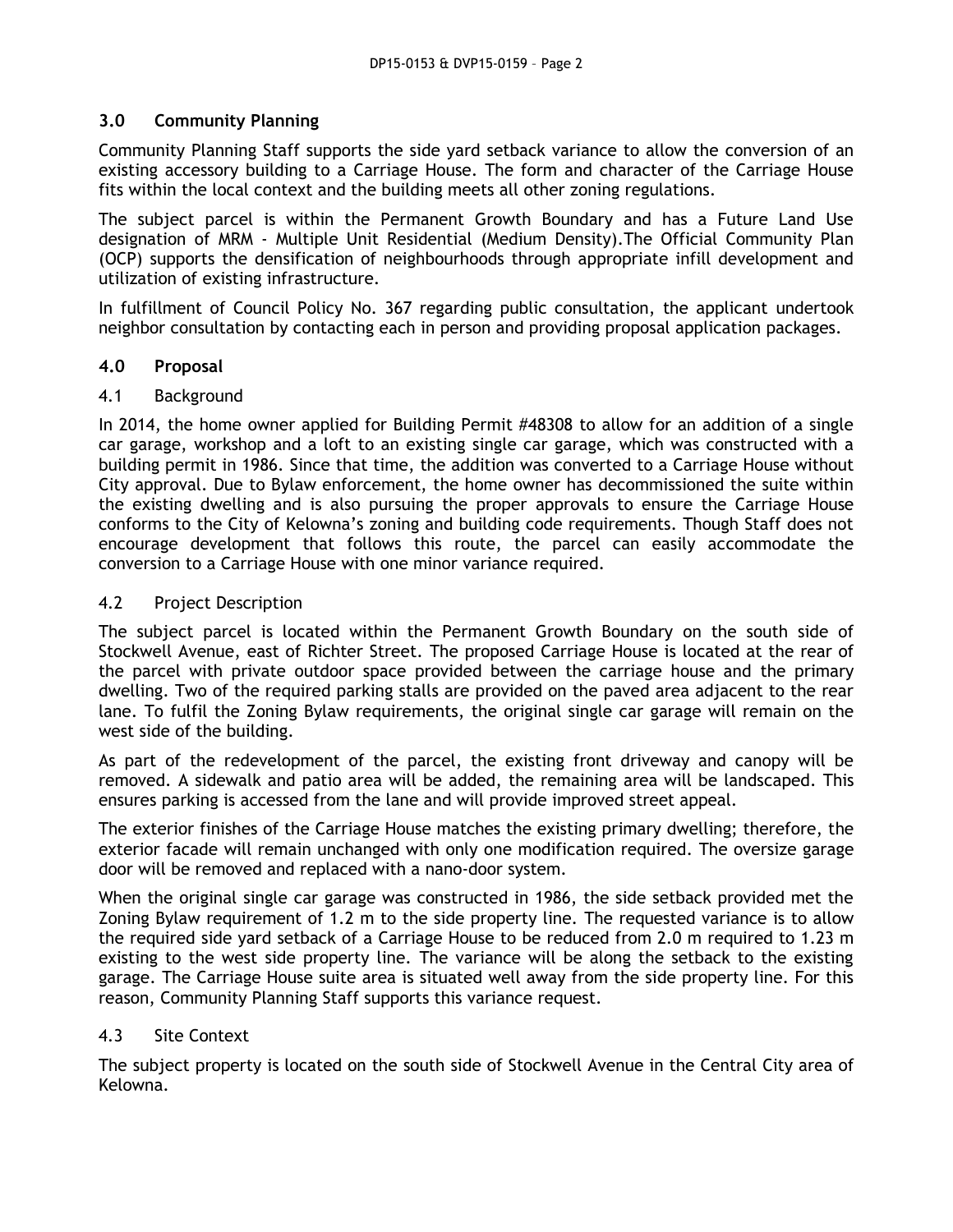| <b>Orientation</b> | <b>Zoning</b>                         | <b>Land Use</b>                   |
|--------------------|---------------------------------------|-----------------------------------|
| North              | RM5 - Medium Density Multiple Housing | Vacant                            |
| East               | RU6 - Two Dwelling Housing            | Single Detached Housing           |
| South              | RM5 - Medium Density Multiple Housing | Single Detached Housing           |
| West               | RU6 - Two Dwelling Housing            | Duplex Dwelling                   |
|                    | <b>P4 - Utilities</b>                 | <b>Telephone Utility Building</b> |

Adjacent land uses are as follows:

# **Subject Property Map:** 723 Stockwell Avenue



**Subject Property Carriage House Elevation:** 723 Stockwell Avenue



Side Setback Variance from 2.0 m required to 1.23 m provided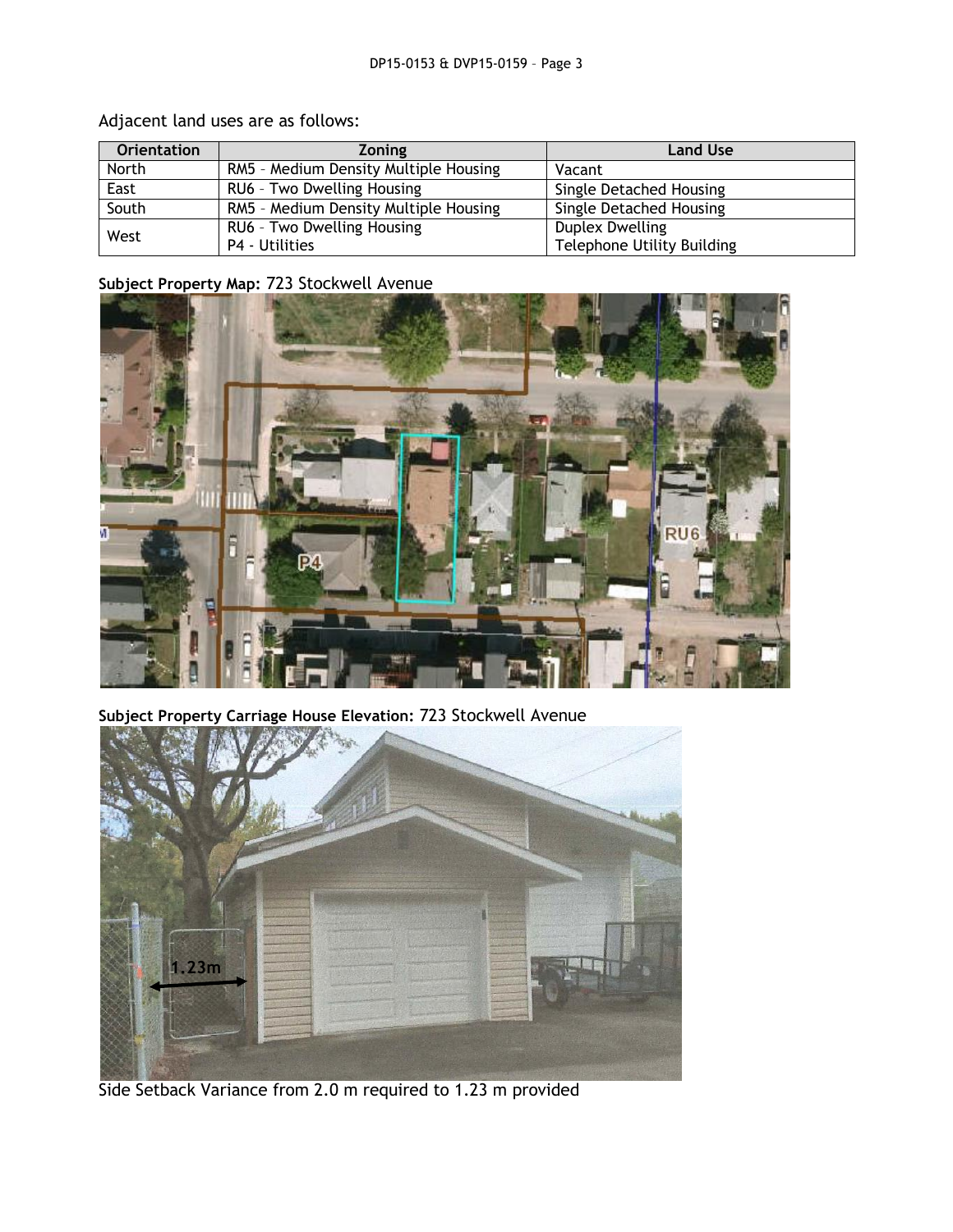#### 4.4 Zoning Analysis Table

| <b>Zoning Analysis Table</b>                                                     |                                           |                                            |  |  |
|----------------------------------------------------------------------------------|-------------------------------------------|--------------------------------------------|--|--|
| <b>CRITERIA</b>                                                                  | <b>RU6 ZONE REQUIREMENTS</b>              | <b>PROPOSAL</b>                            |  |  |
|                                                                                  | Existing Lot/Subdivision Regulations      |                                            |  |  |
| Minimum Lot Area                                                                 | $\frac{400 \text{ m}^2}{ }$               | $504 \text{ m}^2$                          |  |  |
| Minimum Lot Width                                                                | 13.0 <sub>m</sub>                         | 13.1 m                                     |  |  |
| Minimum Lot Depth                                                                | 30 <sub>m</sub>                           | 38.5 m                                     |  |  |
|                                                                                  | <b>Development Regulations</b>            |                                            |  |  |
| <b>Site Coverage</b>                                                             | 40%                                       | 31.8%                                      |  |  |
| Site Coverage: accessory<br>buildings or structures and<br>carriage house        | 14%                                       | 14%                                        |  |  |
| Maximum Accessory Building<br>Footprint                                          | $90 \text{ m}^2$                          | $70.8 \text{ m}^2$                         |  |  |
| Maximum Net Floor Area                                                           | $90 \text{ m}^2$                          | 83.7 m <sup>2</sup>                        |  |  |
| Maximum Net Floor Area to<br><b>Principal Building</b>                           | 75%                                       | 42.92%                                     |  |  |
| <b>Maximum Upper Storey Floor</b><br>Area to Building Footprint                  | 75%                                       | 33.9%                                      |  |  |
| Height<br>(mid point of roof)                                                    | 4.8 <sub>m</sub>                          | 4.5 <sub>m</sub>                           |  |  |
| Setback from Principal Dwelling                                                  | 3.0 <sub>m</sub>                          | 5.4 <sub>m</sub>                           |  |  |
| <b>Carriage House Regulations</b>                                                |                                           |                                            |  |  |
| Max. Height                                                                      | 4.8 <sub>m</sub>                          | 4.50 m                                     |  |  |
| Min. Side Yard (east)                                                            | 2.0 <sub>m</sub>                          | 2.05 m                                     |  |  |
| Min. Side Yard (west)                                                            | 2.0 <sub>m</sub>                          | $1.23$ m $\bullet$                         |  |  |
| Min. Rear Yard                                                                   | 1.5 <sub>m</sub>                          | 2.27 m                                     |  |  |
| Height (carriage house shall not<br>be higher than existing primary<br>dwelling) | 6.83 m to roof peak<br>6.0 m to mid-point | 5.56 m to roof peak<br>4.50 m to mid-point |  |  |
| <b>Other Regulations</b>                                                         |                                           |                                            |  |  |
| Min. Parking Requirements                                                        | 3 stalls                                  | 3 stalls provided                          |  |  |
| Min. Private Open Space                                                          | $30 \text{ m}^2$                          | $+30 \text{ m}^2$                          |  |  |
| a Indicator a requested variance to the side vard setback                        |                                           |                                            |  |  |

**I O** Indica

#### **5.0 Current Development Policies**

#### 5.1 Kelowna Official Community Plan (OCP)

#### **Development Process**

**Compact Urban Form.**<sup>1</sup> Develop a compact urban form that maximizes the use of existing infrastructure and contributes to energy efficient settlement patterns. This will be done by increasing densities (approximately 75 - 100 people and/or jobs located within a 400 metre walking distance of transit stops is required to support the level of transit service) through development, conversion, and re-development within Urban Centres (see Map 5.3) in particular and existing areas as per the provisions of the Generalized Future Land Use Map 4.1.

<sup>1</sup>  $1$  City of Kelowna Official Community Plan, Policy 5.2.3 (Development Process Chapter).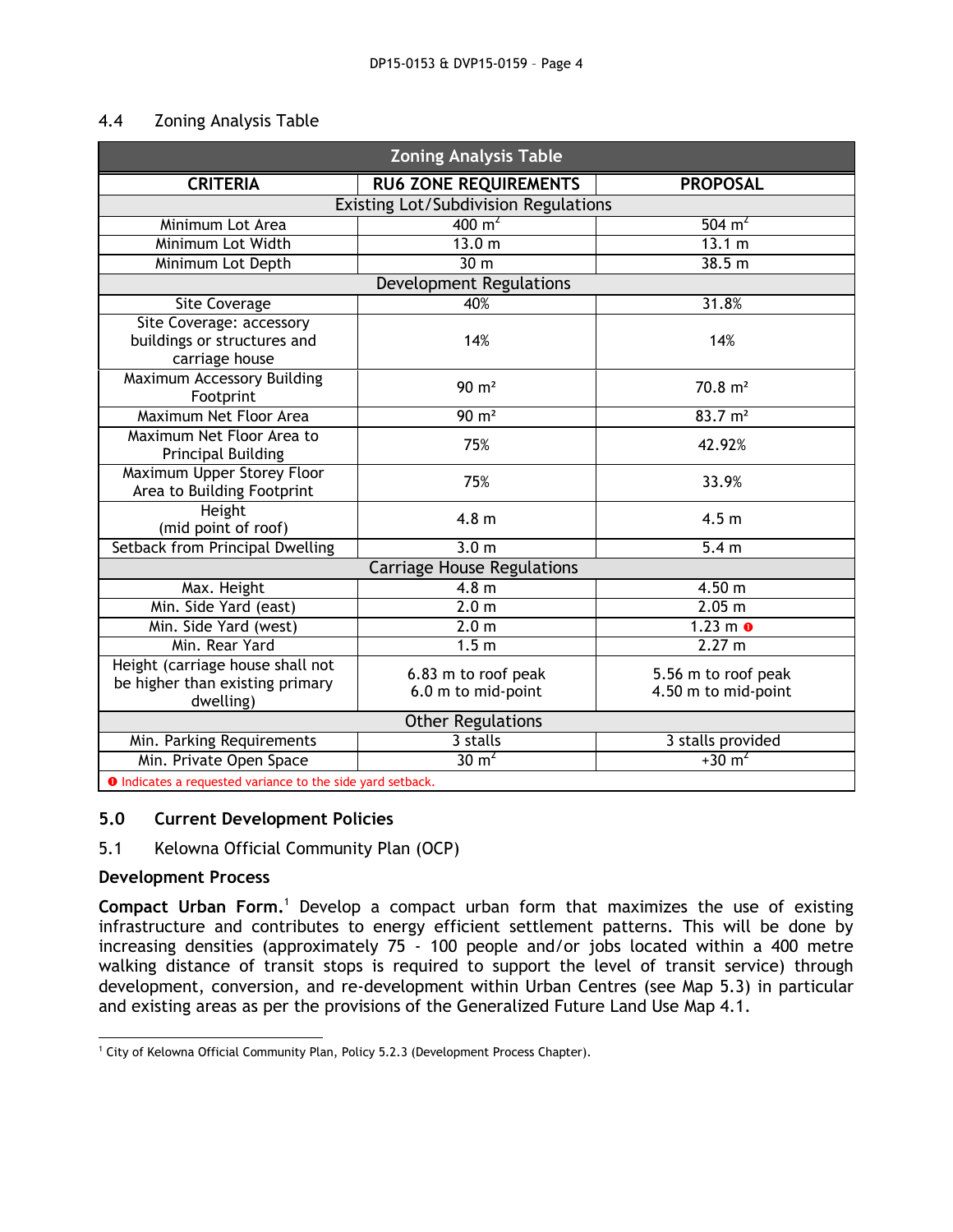Sensitive Infill<sup>2</sup> Encourage new development or redevelopment in existing residential areas to be sensitive to or reflect the character of the neighborhood with respect to building design, height and siting.

# **DEVELOPMENT PERMIT GUIDELINES**

#### *Intensive Residential – Carriage House / Two Dwelling Housing*

Consideration has been given to the following guidelines as identified in Section 14.C. of the City of Kelowna Official Community Plan relating to Intensive Residential – Carriage House / Two Dwelling Housing Development Permit Areas:

| <b>INTENSIVE RESIDENTIAL - CARRIAGE HOUSE / TWO DWELLING HOUSING</b>                                       | <b>YES</b> | <b>NO</b> | N/A |
|------------------------------------------------------------------------------------------------------------|------------|-----------|-----|
| <b>General Considerations</b>                                                                              |            |           |     |
| Does the dwelling complement the character of the neighbourhood and the<br>principal dwelling?             | ✓          |           |     |
| Is private outdoor space maximized for each dwelling unit?                                                 | ✓          |           |     |
| Does lighting placement ensure safety and reduce light pollution?                                          | ✓          |           |     |
| Are parking spaces and garages located in the rear yard?                                                   | ✓          |           |     |
| Are impermeable surfaces minimized?                                                                        | ✓          |           |     |
| Do all street facing elevations have a high quality of design?                                             |            |           | ✓   |
| Are entrances a dominant feature visible from the street or lane?                                          | ✓          |           |     |
| Does the design consider the scale and placement of windows on building faces,<br>projections and dormers? | ✓          |           |     |
| Is utility and mechanical equipment screened from view?                                                    |            |           | ✓   |
| Do windows and outdoor areas respect the privacy of adjacent properties?                                   | ✓          |           |     |
| Does the building location minimize shadowing on the private open space of<br>adjacent properties?         | ✓          |           |     |
| Does fencing or landscaping screen views of private open space on adjacent<br>properties?                  | ✓          |           |     |
| Is fencing material in keeping with that of abutting properties?                                           |            |           | ✓   |
| Are existing healthy mature trees and vegetation being retained?                                           | ✓          |           |     |
| Does the front yard landscaping use drought tolerant native plants?                                        |            |           | ✓   |
| Two Dwelling Housing and Carriage Houses                                                                   |            |           |     |
| Does the design create a "lanescape" with a main entrance, massing towards the<br>lane and landscaping?    |            |           | ✓   |
| Do all street facing elevations have an equal level and quality of design?                                 |            |           | ✓   |

<sup>1</sup>  $^2$  City of Kelowna Official Community Plan, Policy 5.22.6 (Development Process Chapter).